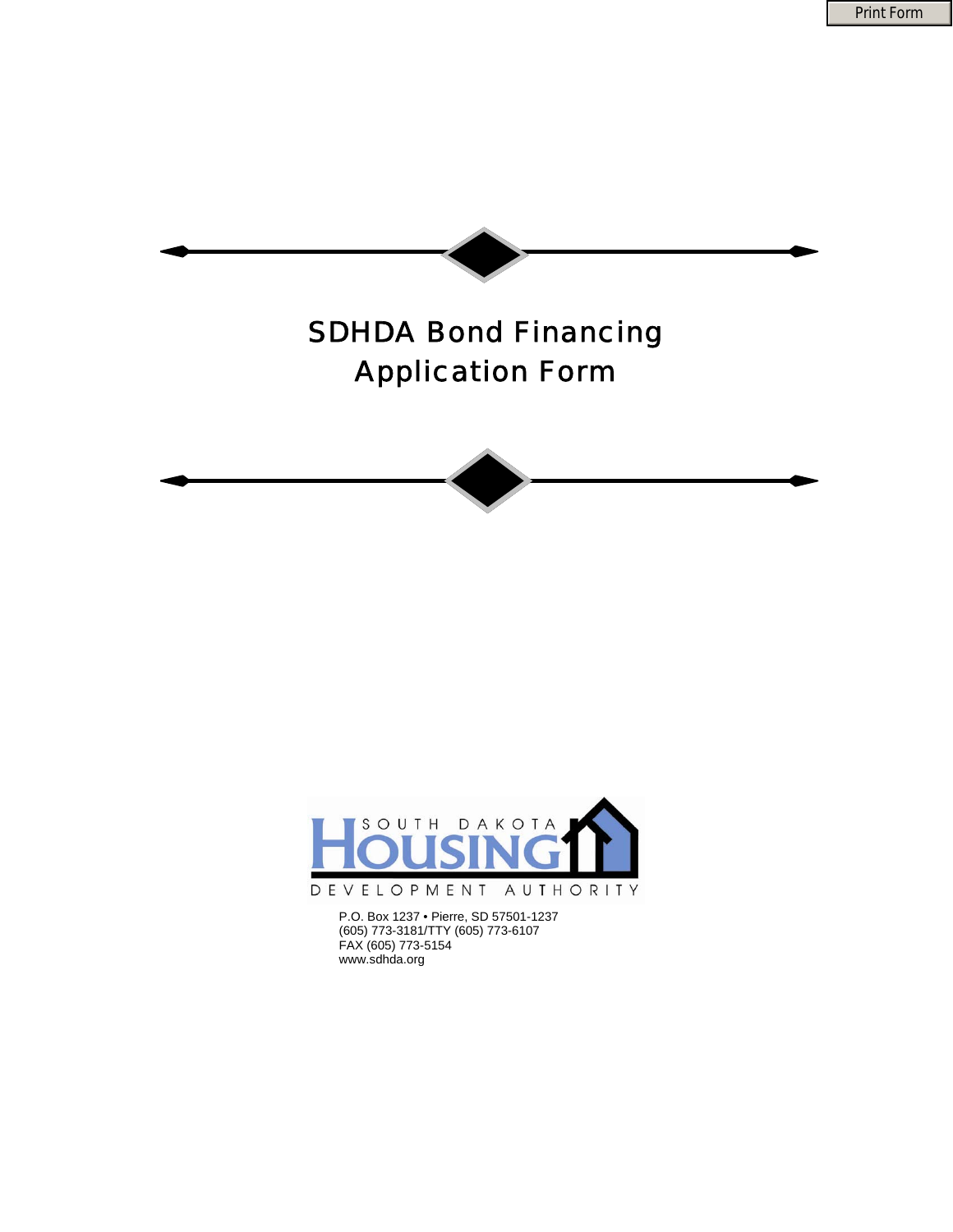# THIS INFORMATION IS PROVIDED AS A BRIEF OVERVIEW AND SHOULD NOT BE CONCEIVED AS THE TOTAL APPLICATION PACKAGE FOR FINANCING.

| PROPOSALS ACCEPTED AT: | South Dakota Housing Development Authority<br>221 South Central<br><b>PO Box 1237</b><br>Pierre, SD 57501-1237 |
|------------------------|----------------------------------------------------------------------------------------------------------------|
| CONTACT:               | <b>Housing Development Officer</b>                                                                             |

(605) 773-3181

Alternate formats of this document are available upon request. Please write or call SDHDA at the address or phone number found on the front cover.

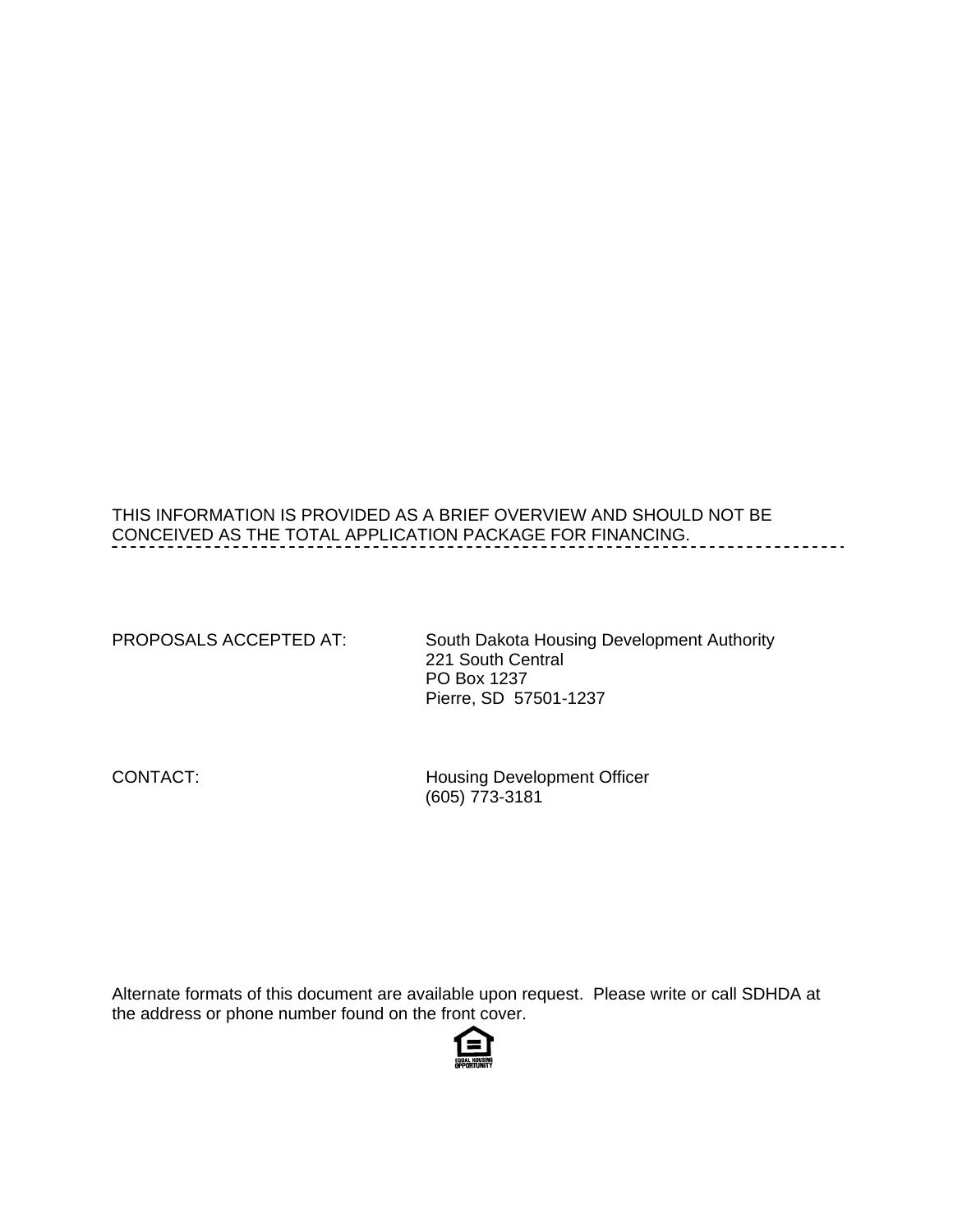## SOUTH DAKOTA HOUSING DEVELOPMENT AUTHORITY (SDHDA) BOND FINANCING APPLICATION

#### I. Introduction

The South Dakota Housing Development Authority (SDHDA) was created in 1973 by the South Dakota Legislature as a body politic and corporate and an independent public instrumentality. Its purpose is to encourage the investment of private capital and to stimulate the construction and rehabilitation of residential housing to meet the needs of persons and families of low and very low income.

This is accomplished through the sale of tax-exempt revenue bonds at reduced rates of interest, thus enabling SDHDA to provide permanent financing to eligible borrowers at below-market interest rates.

 Governor. The Board is responsible for establishing policies for SDHDA and approving SDHDA is governed by a bi-partisan Board of Commissioners, which is appointed by the loans for rental housing developments. SDHDA's staff is responsible for carrying out Board policy and for the administration of SDHDA programs.

II. Rental Housing Development Program

Permanent and construction financing is provided through the sale of tax-exempt or taxable revenue bonds, which are amortized over the lifetime of the mortgage loan through mortgage payments. The bonds sold by SDHDA to make its program operational represent obligations of SDHDA and not of the State of South Dakota.

The purpose of SDHDA's Rental Housing Development Program is to encourage and provide for development of quality housing for low and very low-income South Dakota families. SDHDA accomplishes this by providing sponsors of selected developments with up to 40-year mortgage loans. Sponsors obtain a commitment from SDHDA in a three-step process: Application, proposal, and commitment.

- 1. The Application is an outline of the basic ideas of the proposed development, i.e., identification of the sponsor and development team, the identification of the site, etc.
- 2. The Proposal gives the specifics of the proposed development, including a detailed analysis of the financial feasibility of the development.
- 3. The Commitment is the final step in the process. Once the sponsor submits final documentation as required by SDHDA, the Board of Commissioners may authorize a loan commitment by resolution.
- III. Bond Requirements, Underwriting and Counsel

 All developments for which bond financing is requested must comply with SDCL 11-11. Internal Revenue Code Sections. We draw particular attention to the SDCL 11-11-146 and 11-11-146.1, which pertain to the basic criteria necessary to comply with the requirement for a needs assessment and local governmental certification. Requests must also comply with the appropriate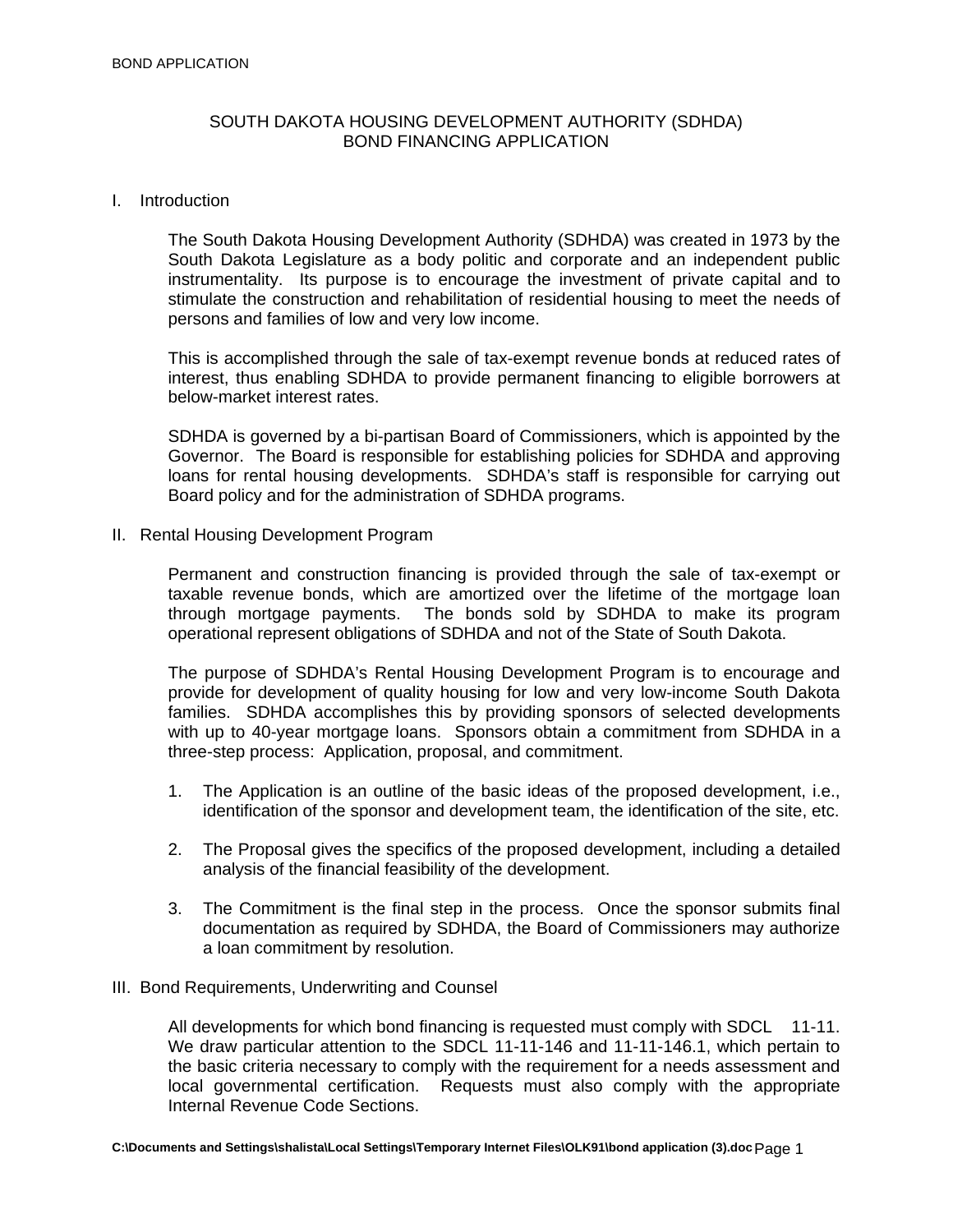Bond financing MAY ONLY be used with one or more credit enhancements, i.e. FHA, FNMA, GNMA, and others. Developments using any or a combination of the above types of financing should contact SDHDA early in the development process in order to ascertain the fullest possible consideration of programs suitable and eligible for use.

All developments, for which Housing Tax Credits have been requested, in addition to tax exempt financing, are required by Federal Law to comply with the SDHDA Housing Tax Credit Qualified Allocation Plan. All sponsor/owners who wish to utilize Housing Tax Credits must complete the SDHDA HOME and Housing Tax Credit application and submit the required documentation. The Qualified Allocation Plan and HOME and Housing Tax Credit application can be found at SDHDA's website www.sdhda.org.

Bond transactions will be underwritten by SDHDA's underwriting team. SDHDA's Bond counsel is Kutak Rock LLP, Omaha, Nebraska, and the Trustee is Wells Fargo Bank Minnesota, N.A., Minneapolis, Minnesota.

IV. Underwriting

Major underwriting criteria and submission of appropriate documentation, some of which is listed below, will be required.

- 1. Development Cost Analysis
- 2. Equity Requirements
- 3. Mortgage Amounts
- 4. Development Cost Escrow
- 5. Reserves
- 6. Dividends or Return on equity
- 7. Working Capital Escrow
- 8. Cost certifications
- 9. Architectural Submissions
- 10. Financial Statements

V. Mortgages will be limited to the following amounts:

- 1. 100% for a nonprofit sponsor/owner
- 2. 90% maximum for all limited and for profit developers. This amount, at SDHDA's discretion, may be reduced depending on other funding sources and fund availability.

## **FEE SCHEDULE**

#### **Each of the following fees are non-refundable.**

#### **Straight Bond Deal (no tax credits)**

 Application Fee (due w/application) 1/8% of total bond amount Issuance Fee (due at bond closing) 7/8% of total bond amount Volume Cap Fee (due at closing) and the matrix of total bond amount Total Fees 1 1/8%

## **Plus all direct expenses, including bond underwriting, legal fees, closing costs, etc.**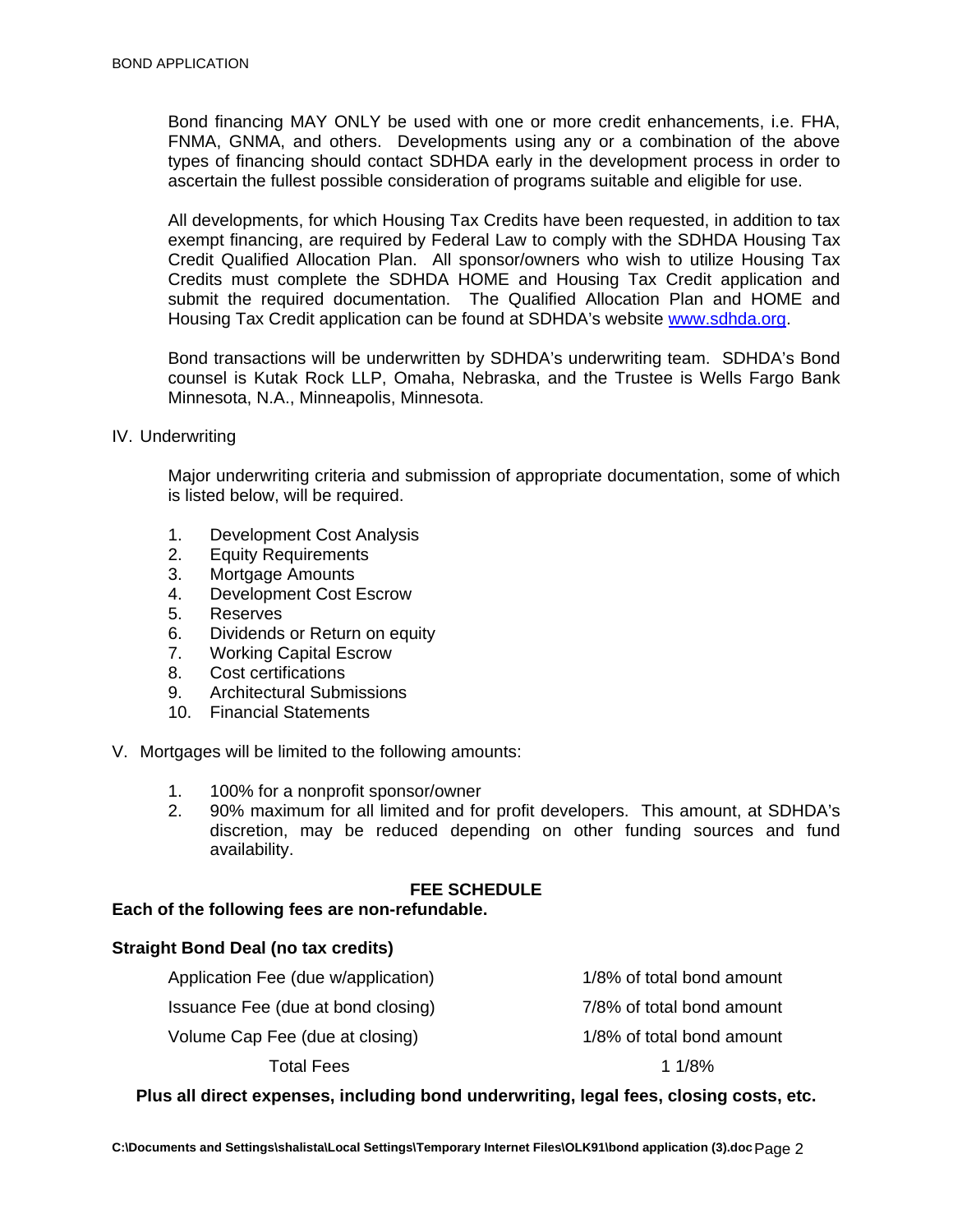## **Bond Deal w/Tax Credits**

| 1/4% of total bond amount |
|---------------------------|
| 1% of total bond amount   |
| 1/8% of total bond amount |
| 1.3/8%                    |
|                           |

**Plus all direct expenses, including bond underwriting, legal fees, closing costs, etc.** 

## **FHA\* Risk Share Deals**

| Application Fee (due w/application)                                       | 1/4% of total bond amount |  |
|---------------------------------------------------------------------------|---------------------------|--|
| Issuance Fee w/NO Tax Credits (due at closing)                            | 7/8% total bond amount    |  |
| <b>OR</b>                                                                 |                           |  |
| Issuance Fee w/Tax Credits (due at closing)                               | 1% of total bond amount   |  |
| Volume Cap Fee (due at closing)                                           | 1/8% of total bond amount |  |
| Loan Origination Fee                                                      | 1% of total bond amount   |  |
| Total Fees                                                                | Approx. $21/4 - 23/8\%$   |  |
| *FHA Mortgage Insurance Premium (due at closing) 1/2 of 1% of loan amount |                           |  |

**Plus all direct expenses, including bond underwriting, legal fees, closing costs, etc.**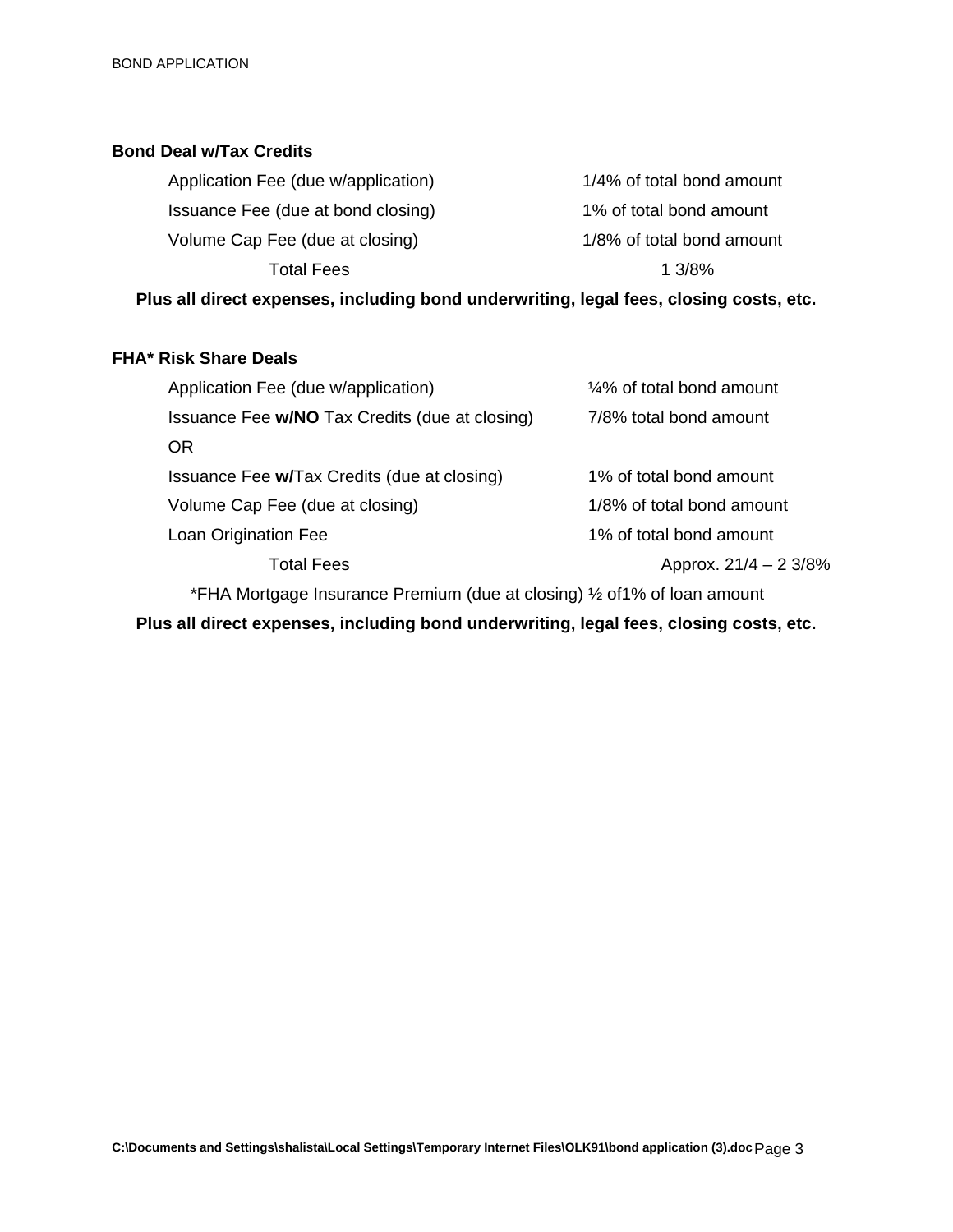| <b>South Dakota Housing Development Authority</b><br><b>Bond Financing Application</b> |                                                                                                                |                |  |                                                                                                                      |
|----------------------------------------------------------------------------------------|----------------------------------------------------------------------------------------------------------------|----------------|--|----------------------------------------------------------------------------------------------------------------------|
|                                                                                        |                                                                                                                |                |  |                                                                                                                      |
|                                                                                        |                                                                                                                |                |  | Principals (If a partnership, name of partners; if a corporation, name officers and directors):                      |
| 2. Project to be Financed:                                                             | Check those which are applicable:                                                                              |                |  |                                                                                                                      |
|                                                                                        | Taxable                                                                                                        |                |  | <b>Tax Exempt</b>                                                                                                    |
|                                                                                        | Acquisition and Rehabilitation                                                                                 |                |  | <b>New Construction</b>                                                                                              |
|                                                                                        | <b>Substantial Rehabilitation</b>                                                                              |                |  |                                                                                                                      |
|                                                                                        | 3. Description of Project and Location (Address): 2008. [19] Description of Project and Location (Address): 20 |                |  | <u> 1989 - Johann John Stone, markin sanat masjid ayyı bir alan bir alan bir alan bir alan bir alan bir alan bir</u> |
| Legal Description:                                                                     |                                                                                                                |                |  |                                                                                                                      |
| # of Units                                                                             | For Multifamily Projects Only                                                                                  |                |  |                                                                                                                      |
|                                                                                        | Efficiencies ____________                                                                                      |                |  |                                                                                                                      |
|                                                                                        | 1 Bedroom ____________                                                                                         |                |  |                                                                                                                      |
|                                                                                        | 2 Bedroom ___________                                                                                          |                |  |                                                                                                                      |
|                                                                                        | 3 Bedroom ____________                                                                                         |                |  |                                                                                                                      |
|                                                                                        | 4 Bedroom ___________                                                                                          | Rent _________ |  | Sq. Ft. __________                                                                                                   |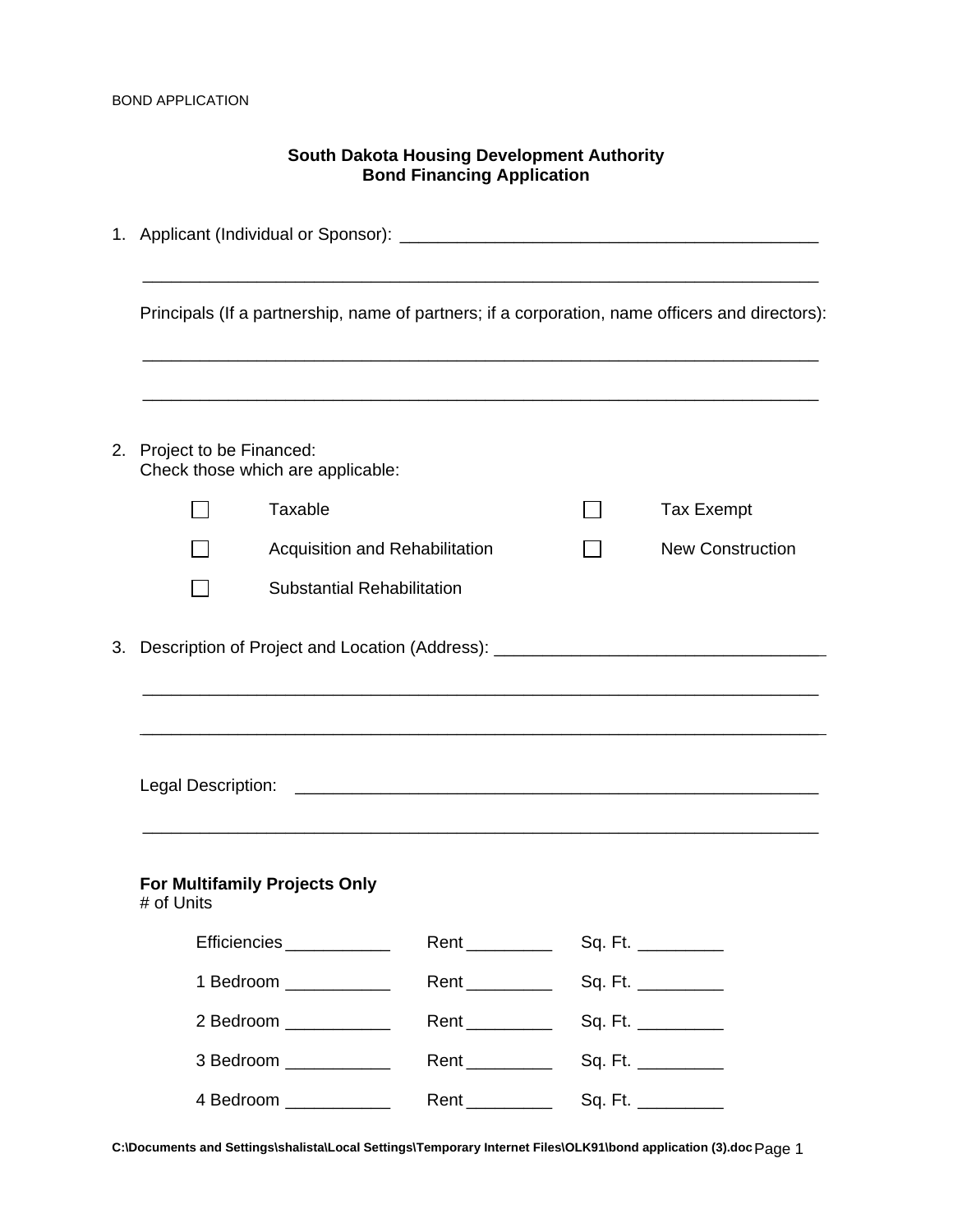- 4. Evidence of Proper Zoning (Provide date of expected zoning approval):
- 5. Number and Type of Temporary (i.e. construction) and Permanent jobs created:
- 6. How is economic base of community and state assisted (i.e. How the low and moderate income person is assisted). Describe fully and in detail, include feasibility study:

\_\_\_\_\_\_\_\_\_\_\_\_\_\_\_\_\_\_\_\_\_\_\_\_\_\_\_\_\_\_\_\_\_\_\_\_\_\_\_\_\_\_\_\_\_\_\_\_\_\_\_\_\_\_\_\_\_\_\_\_\_\_\_\_\_\_\_\_\_\_\_

\_\_\_\_\_\_\_\_\_\_\_\_\_\_\_\_\_\_\_\_\_\_\_\_\_\_\_\_\_\_\_\_\_\_\_\_\_\_\_\_\_\_\_\_\_\_\_\_\_\_\_\_\_\_\_\_\_\_\_\_\_\_\_\_\_\_\_\_\_\_\_

\_\_\_\_\_\_\_\_\_\_\_\_\_\_\_\_\_\_\_\_\_\_\_\_\_\_\_\_\_\_\_\_\_\_\_\_\_\_\_\_\_\_\_\_\_\_\_\_\_\_\_\_\_\_\_\_\_\_\_\_\_\_\_\_\_\_\_\_\_\_\_

\_\_\_\_\_\_\_\_\_\_\_\_\_\_\_\_\_\_\_\_\_\_\_\_\_\_\_\_\_\_\_\_\_\_\_\_\_\_\_\_\_\_\_\_\_\_\_\_\_\_\_\_\_\_\_\_\_\_\_\_\_\_\_\_\_\_\_\_\_\_\_

\_\_\_\_\_\_\_\_\_\_\_\_\_\_\_\_\_\_\_\_\_\_\_\_\_\_\_\_\_\_\_\_\_\_\_\_\_\_\_\_\_\_\_\_\_\_\_\_\_\_\_\_\_\_\_\_\_\_\_\_\_\_\_\_\_\_\_\_\_\_\_

\_\_\_\_\_\_\_\_\_\_\_\_\_\_\_\_\_\_\_\_\_\_\_\_\_\_\_\_\_\_\_\_\_\_\_\_\_\_\_\_\_\_\_\_\_\_\_\_\_\_\_\_\_\_\_\_\_\_\_\_\_\_\_\_\_\_\_\_\_\_\_

\_\_\_\_\_\_\_\_\_\_\_\_\_\_\_\_\_\_\_\_\_\_\_\_\_\_\_\_\_\_\_\_\_\_\_\_\_\_\_\_\_\_\_\_\_\_\_\_\_\_\_\_\_\_\_\_\_\_\_\_\_\_\_\_\_\_\_\_\_\_\_

- 7. Proposed Effect on Taxes Present Property Tax Base ....................................................... \$ \_\_\_\_\_\_\_\_\_\_\_\_\_\_\_ Property Taxes After Completion .............................................. \$ \_\_\_\_\_\_\_\_\_\_\_\_\_\_\_ Property Tax Increase................................................................ \$ \_\_\_\_\_\_\_\_\_\_\_\_\_\_\_ Estimated Sales Taxes During Construction ............................. \$ \_\_\_\_\_\_\_\_\_\_\_\_\_\_\_
- 8. Expected Date to Close Financing\_\_\_\_\_\_\_\_\_\_\_\_\_\_\_\_\_\_\_\_\_\_\_\_\_\_\_\_\_\_\_\_\_\_\_\_\_\_\_\_\_\_\_\_ Expected Date to Start Project \_\_\_\_\_\_\_\_\_\_\_\_\_\_\_\_\_\_\_\_\_\_\_\_\_\_\_\_\_\_\_\_\_\_\_\_\_\_\_\_\_\_\_\_\_\_\_ Expected Date to Complete Project \_\_\_\_\_\_\_\_\_\_\_\_\_\_\_\_\_\_\_\_\_\_\_\_\_\_\_\_\_\_\_\_\_\_\_\_\_\_\_\_\_\_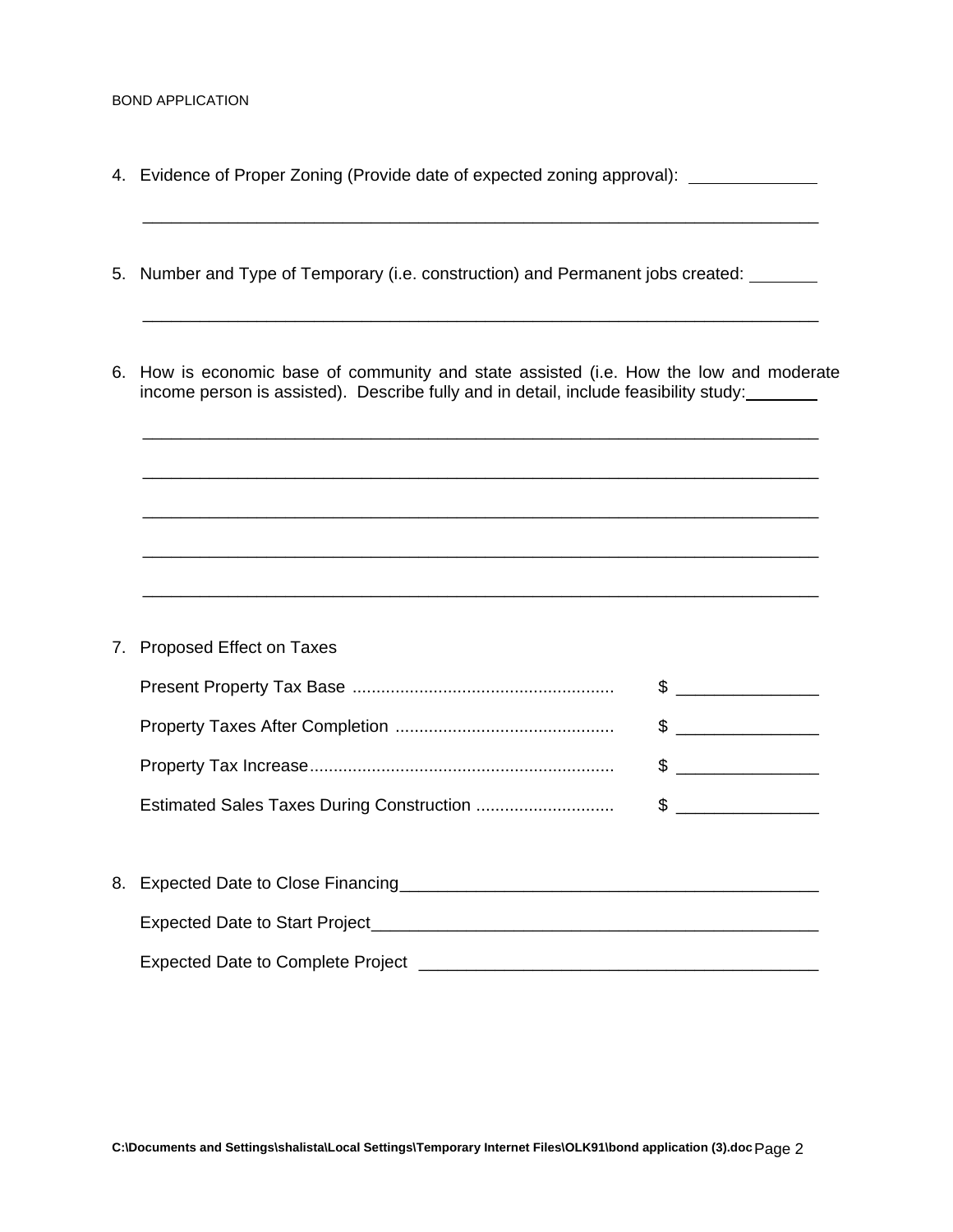|                                                                                 | $\begin{picture}(20,20) \put(0,0){\line(1,0){10}} \put(15,0){\line(1,0){10}} \put(15,0){\line(1,0){10}} \put(15,0){\line(1,0){10}} \put(15,0){\line(1,0){10}} \put(15,0){\line(1,0){10}} \put(15,0){\line(1,0){10}} \put(15,0){\line(1,0){10}} \put(15,0){\line(1,0){10}} \put(15,0){\line(1,0){10}} \put(15,0){\line(1,0){10}} \put(15,0){\line(1$                                                                                                         |
|---------------------------------------------------------------------------------|-------------------------------------------------------------------------------------------------------------------------------------------------------------------------------------------------------------------------------------------------------------------------------------------------------------------------------------------------------------------------------------------------------------------------------------------------------------|
|                                                                                 | $\begin{picture}(20,20) \put(0,0){\line(1,0){10}} \put(15,0){\line(1,0){10}} \put(15,0){\line(1,0){10}} \put(15,0){\line(1,0){10}} \put(15,0){\line(1,0){10}} \put(15,0){\line(1,0){10}} \put(15,0){\line(1,0){10}} \put(15,0){\line(1,0){10}} \put(15,0){\line(1,0){10}} \put(15,0){\line(1,0){10}} \put(15,0){\line(1,0){10}} \put(15,0){\line(1$                                                                                                         |
| Construction or Rehabilitation Costs (Specify components or more than \$5,000): |                                                                                                                                                                                                                                                                                                                                                                                                                                                             |
|                                                                                 | \$                                                                                                                                                                                                                                                                                                                                                                                                                                                          |
|                                                                                 | \$<br>$\begin{tabular}{ccccc} \multicolumn{2}{c }{\textbf{1} & \multicolumn{2}{c }{\textbf{2} & \multicolumn{2}{c }{\textbf{3} & \multicolumn{2}{c }{\textbf{4} & \multicolumn{2}{c }{\textbf{5} & \multicolumn{2}{c }{\textbf{6} & \multicolumn{2}{c }{\textbf{6} & \multicolumn{2}{c }{\textbf{6} & \multicolumn{2}{c }{\textbf{6} & \multicolumn{2}{c }{\textbf{6} & \multicolumn{2}{c }{\textbf{6} & \multicolumn{2}{c }{\textbf{6} & \multicolumn{2}{$ |
|                                                                                 | $\mathbb{S}^-$                                                                                                                                                                                                                                                                                                                                                                                                                                              |
|                                                                                 |                                                                                                                                                                                                                                                                                                                                                                                                                                                             |
|                                                                                 |                                                                                                                                                                                                                                                                                                                                                                                                                                                             |
|                                                                                 | $\begin{picture}(20,20) \put(0,0){\line(1,0){10}} \put(15,0){\line(1,0){10}} \put(15,0){\line(1,0){10}} \put(15,0){\line(1,0){10}} \put(15,0){\line(1,0){10}} \put(15,0){\line(1,0){10}} \put(15,0){\line(1,0){10}} \put(15,0){\line(1,0){10}} \put(15,0){\line(1,0){10}} \put(15,0){\line(1,0){10}} \put(15,0){\line(1,0){10}} \put(15,0){\line(1$                                                                                                         |
|                                                                                 | $\begin{picture}(20,10) \put(0,0){\line(1,0){10}} \put(15,0){\line(1,0){10}} \put(15,0){\line(1,0){10}} \put(15,0){\line(1,0){10}} \put(15,0){\line(1,0){10}} \put(15,0){\line(1,0){10}} \put(15,0){\line(1,0){10}} \put(15,0){\line(1,0){10}} \put(15,0){\line(1,0){10}} \put(15,0){\line(1,0){10}} \put(15,0){\line(1,0){10}} \put(15,0){\line(1$                                                                                                         |
|                                                                                 |                                                                                                                                                                                                                                                                                                                                                                                                                                                             |
|                                                                                 |                                                                                                                                                                                                                                                                                                                                                                                                                                                             |
|                                                                                 |                                                                                                                                                                                                                                                                                                                                                                                                                                                             |
|                                                                                 | $\qquad \qquad \$$                                                                                                                                                                                                                                                                                                                                                                                                                                          |
|                                                                                 | $\qquad \qquad \bullet$                                                                                                                                                                                                                                                                                                                                                                                                                                     |
|                                                                                 |                                                                                                                                                                                                                                                                                                                                                                                                                                                             |
|                                                                                 | \$<br><u>and the community of the community of the community of the community of the community of the community of the community of the community of the community of the community of the community of the community of the community</u>                                                                                                                                                                                                                  |
|                                                                                 | \$                                                                                                                                                                                                                                                                                                                                                                                                                                                          |
|                                                                                 | \$                                                                                                                                                                                                                                                                                                                                                                                                                                                          |
|                                                                                 | \$                                                                                                                                                                                                                                                                                                                                                                                                                                                          |
|                                                                                 | \$                                                                                                                                                                                                                                                                                                                                                                                                                                                          |

9. Estimated Project Cost (Please indicate which costs, is any, have been incurred previously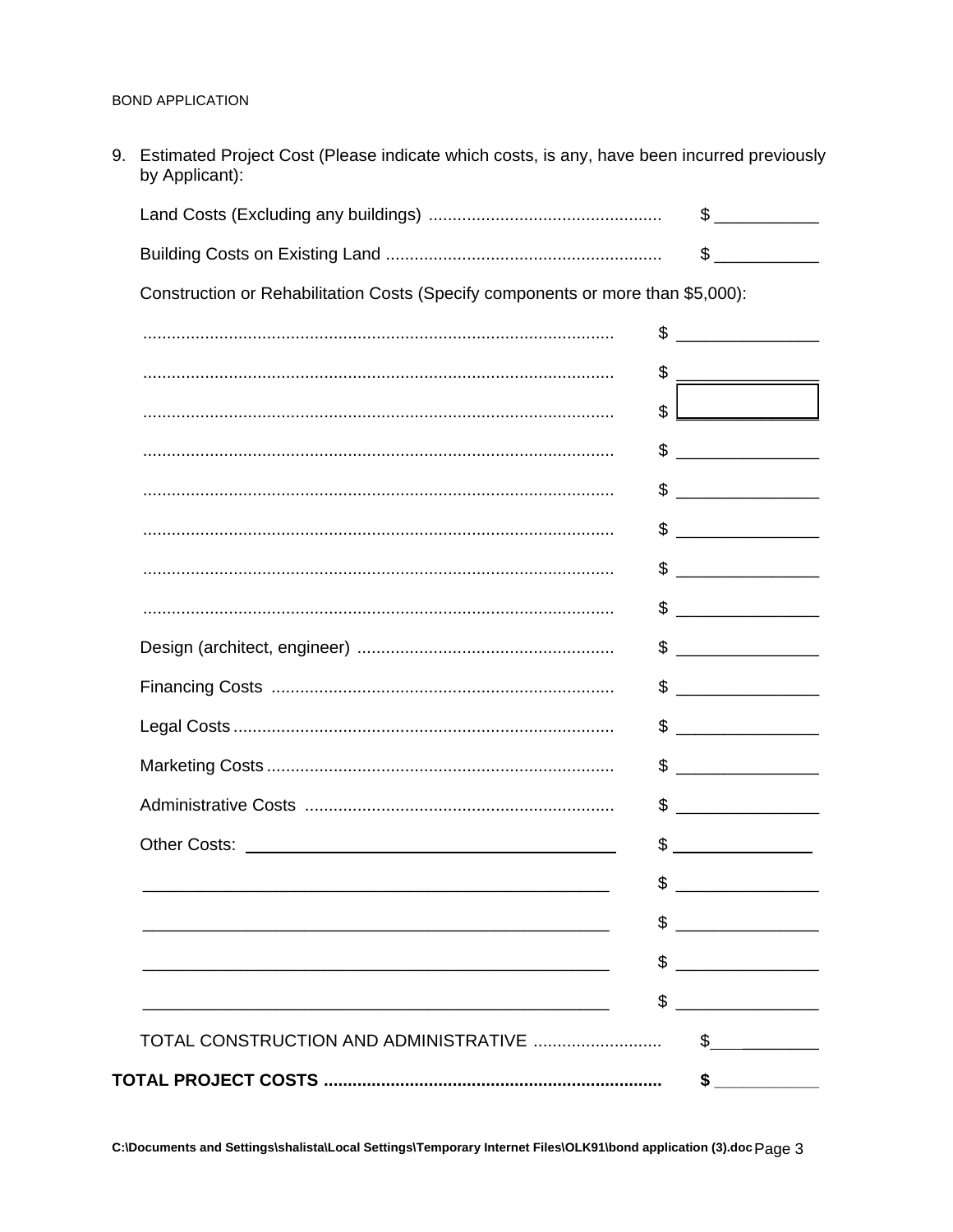| 10. Source and Amount of Funds for Costs:                                            |          |  |    |                                   |
|--------------------------------------------------------------------------------------|----------|--|----|-----------------------------------|
|                                                                                      |          |  | \$ |                                   |
|                                                                                      |          |  |    | \$                                |
|                                                                                      |          |  |    | \$                                |
|                                                                                      |          |  |    | \$                                |
|                                                                                      |          |  |    | $\sim$                            |
| 11. Projected Development (SDHDA) Loan Terms:                                        |          |  |    |                                   |
|                                                                                      |          |  |    | $\frac{1}{2}$                     |
| Interest Rate: Fixed                                                                 | Variable |  |    | $\%$                              |
| Term:                                                                                |          |  |    | Years<br><b>Contract Contract</b> |
| Amortization: Fixed                                                                  | Balloon  |  |    |                                   |
| 12. Credit Enhancement:                                                              |          |  |    |                                   |
| FHA Mortgage Insurance                                                               | Yes      |  | No |                                   |
| <b>FNMA</b>                                                                          | Yes      |  | No |                                   |
| <b>GNMA</b>                                                                          | Yes      |  | No |                                   |
| <b>FHLMC</b>                                                                         | Yes      |  | No |                                   |
| <b>Other Assistance:</b>                                                             | Yes      |  | No |                                   |
| If "Yes", what type:                                                                 |          |  |    |                                   |
| Other (if any, such as bond surety, bond insurance, collateral pledge): ____________ |          |  |    |                                   |
|                                                                                      |          |  |    |                                   |
|                                                                                      |          |  |    |                                   |
| 13. Description of all financing involved with this development: ________________    |          |  |    |                                   |
|                                                                                      |          |  |    |                                   |
|                                                                                      |          |  |    |                                   |

**C:\Documents and Settings\shalista\Local Settings\Temporary Internet Files\OLK91\bond application (3).doc** Page 4